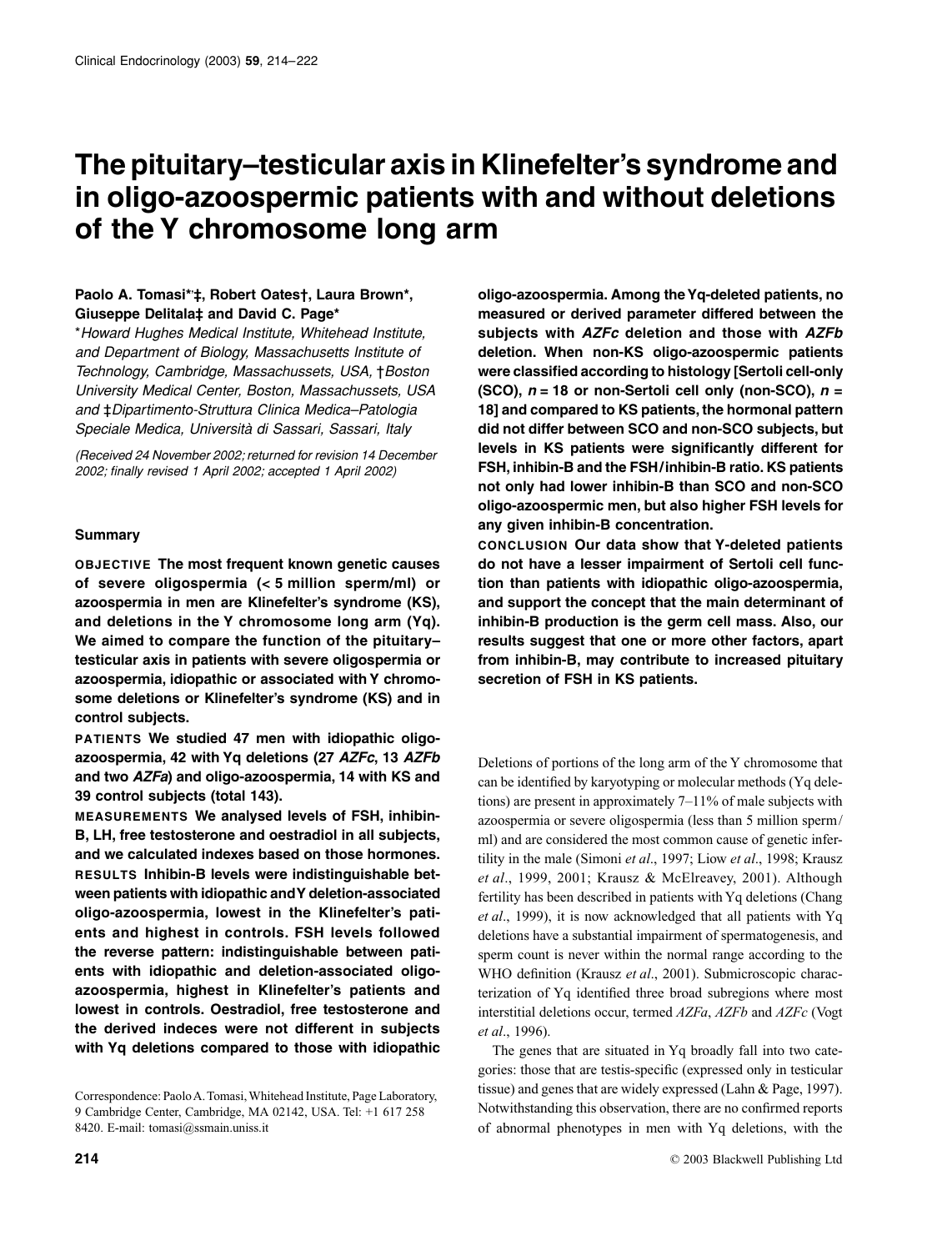exception of altered spermatogenesis and subsequent infertility or subfertility (Fagerli *et al*., 1999; Oates *et al*., 2002). Furthermore, testis expression of Y genes may be limited to the germ cell lineage and absent in somatic cells (Sertoli cells, myoid cells, Leydig cells, etc.; Schnieders *et al*., 1996; Menke *et al*., 1997), although expression of at least one gene (RBMY) has also been detected in Sertoli cells (Osterlund *et al*., 2001).

For this reason, it may be hypothesized that Yq deletions only affect germ cell function, and that other testicular somatic cells may be unaffected. Indeed, a recent study (Foresta *et al*., 2001) has found that patients with oligo-azoospermia due to Yq deletions have inhibin-B and FSH levels that are significantly different from those of patients with idiopathic oligo-azoospermia, whereas the LH/testosterone axis was not affected.

However, inhibin-B production by Sertoli cells is considered to reflect the global efficiency of spermatogenesis, as men with various degrees of spermatogenic failure have lower levels of inhibin-B (and higher FSH) regardless of the cause of the dysfunction (Anawalt *et al*., 1996).

We thus set out to evaluate the basal activity of the hypothalamic–pituitary–testicular axis in patients with azoospermia or severe oligospermia, with or without deletions of Yq, and used two comparison groups, a control group consisting of a general population of males and a group of Klinefelter's syndrome patients presenting for infertility.

Furthermore, recent data suggest that most, if not all, complete *AZFb* deletions by the criteria of Vogt *et al*. (1996) encompass a part of the *AZFc* region, and are the largest of all human interstitial deletions for which deletion junctions and complete intervening sequence are available (Repping *et al*., 2002); because even partial *AZFc* deletions are associated with spermatogenetic failure (de Vries *et al*., 2002), this may contribute to explain the more severe spermatogenetic phenotype observed in *AZFb* compared to *AZFc* deletions.

For this reason, we also compared the hormonal values between the patients with *AZFb* deletions (including terminal deletions) and those with interstitial *AZFc* deletions.

## **Patients and methods**

The study was approved by the MIT Institutional Review Board, and all patients gave written informed consent.

#### *Patients and controls*

We studied four groups of subjects:

**1** Patients being evaluated for azoospermia or severe oligospermia, and who had a deletion in the Y chromosome long arm ('Ydeleted',  $n = 42$ );

**2** Patients as above, but without Y chromosome deletions, and with normal 46,XY karyotype ('idiopathic',  $n = 47$ );

**3** Control subjects taken from a general population of males undergoing thyroid function tests, which were later reported as normal ('controls', *n* = 39);

**4** Patients with azoospermia, who were clinically and cytogenetically diagnosed as having Klinefelter's syndrome ('KS patients',  $n = 14$ ).

'Non-KS' refers to the two groups (with and without Yq deletion) of non-Klinefelter's azoospermic or severely oligospermic patients. To allow us to compare histological data, we combined non-KS patients; biopsy data were available for 36 of these 89 patients, with 18 patients displaying a Sertoli cell only (SCO) histological pattern, and 18 patients with non-SCO oligo-azoospermia.

None of the non-KS patients reported previous scrotal trauma or infection; endocrinopathies including hypogonadotropic hypogonadism were also excluded. Obstructive azoospermia was ruled out based on a combination of clinical exam, semen analysis and hormonal levels and testicular biopsy in selected cases.

#### *Laboratory evaluation*

Semen analysis was performed at the Boston University Medical Center, according to WHO guidelines; severe oligospermia was defined as fewer than 5 million sperm/ml.

Yq deletion testing was done by  $\pm$  PCR, using described methods (Vollrath *et al*., 1992).

FSH and LH levels were assayed using commercial enzymelinked, two-site, solid-phase immunoassays (DSL Laboratories, Webster, TX, USA); the intra- and interassay coefficients of variation (CV) at medium levels are 3·4% and 3·5% for FSH, and 5·6% and 7·6% for LH. Oestradiol (E2) and free testosterone were determined using competitive, enzyme-linked, solid-phase immunoassays (DSL Laboratories); intra- and interassay CVs at low levels are 4·8% and 6·5% for E2, and 6·8% and 9·2% for free testosterone.

Inhibin-B was measured using a specific enzyme-linked, two-site, solid-phase immunoassay (Oxford Bio-Innovation Ltd, Oxford, UK), whose intra-assay CV was 6·5% and sensitivity 7 pg/ml. The mean of the internal control samples (supplied separately by the same manufacturer), was within the acceptable range. However, this assay has been shown to have a poor interassay precision (Meachem *et al*., 2001), and there are no internationally recognized reference preparations of inhibin-B. Consequently, in order to allow an easier comparison of our data to those published in the literature, inhibin-B-values were normalized by multiplying them to a factor obtained by dividing the expected *vs.* observed mean concentration of the internal control samples.

For completeness, inhibin-B levels were also assayed in a second control group, comprised of 26 subjects with normal semen exam (putative fathers of at least one child, before were undergoing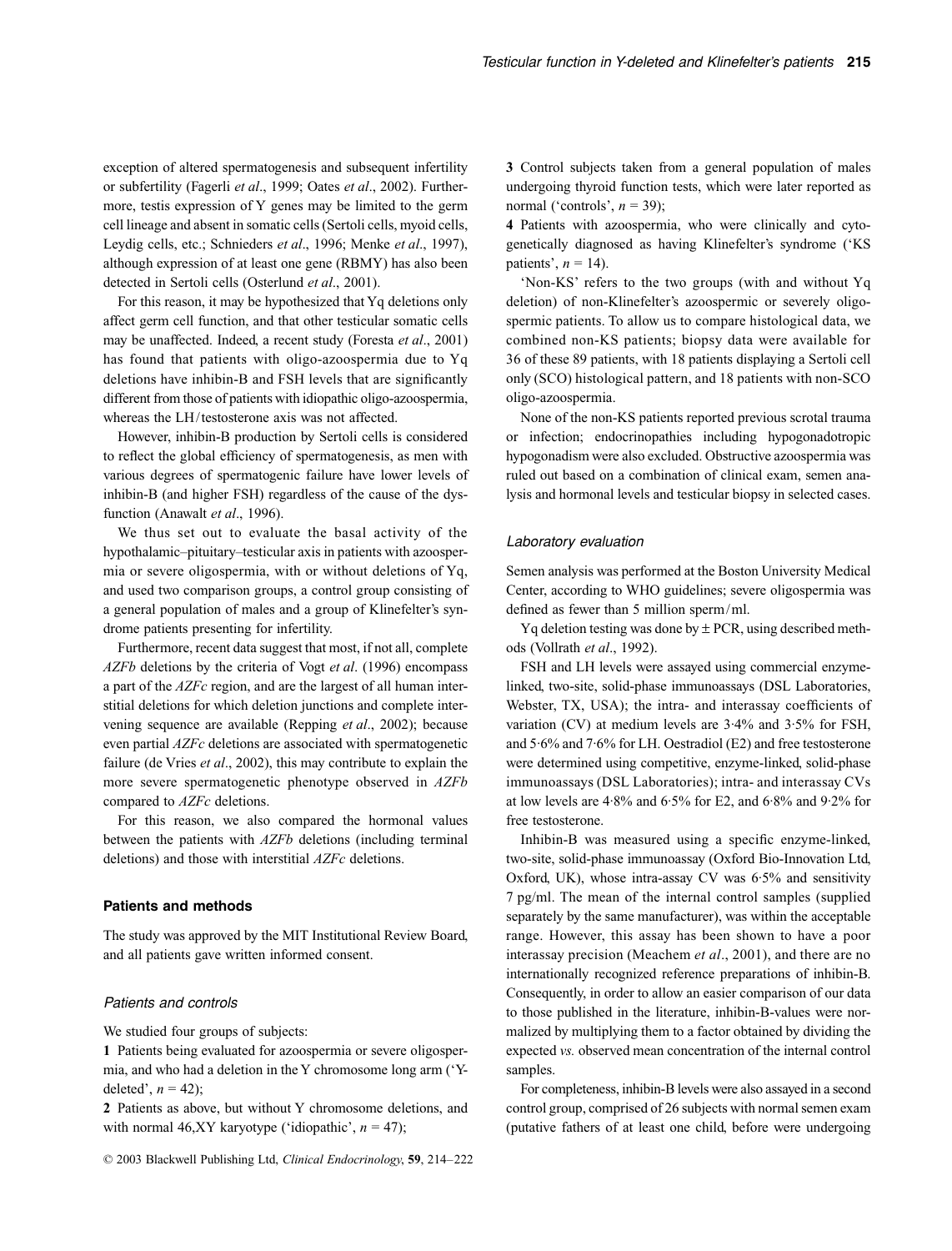vasectomy), to confirm the suitability of the control group for the present analysis.

Each of the five hormones examined (LH, FSH, inhibin-B, free testosterone and E2) was assayed in all subjects at the same time; inhibin-B was determined in all subjects with a single standard curve, using kits from the same batch.

We calculated derivative indices of Sertoli and Leydig cell function using the original (nonlog-transformed) values. These were the LH/free testosterone ratio (a measure of Leydig cell 'resistance'), the FSH/inhibin-B ratio (a measure of Sertoli cell 'resistance'; Mahmoud *et al*., 2000) and the LH/FSH ratio.

#### *Statistical analysis*

Statistical analysis was performed by one-way analysis of variance, with *post hoc* mean separation using the Tukey's honestly significant differences (HSD) test at the 0.05 significance level. As a preliminary analysis of the variables by the Levene's test showed that none of the hormones tested had homogeneity of variance among groups, all measured parameters were logtransformed before further analysis. However, for clarity, means (± standard error of the mean, SEM) and other values are reported in their original values, in graphs and text.

When indicated, the  $\chi^2$  test was performed, using Yates' correction if appropriate.

Correlation between inhibin-B and FSH values was determined using the Spearman coefficient. Regression lines were calculated using inhibin-B as the independent and FSH as the dependent variable. Analysis of covariance, with the Sidak adjustment, was also calculated.

Finally, multivariate analysis was performed on the subset composed of the two groups of non-KS patients (idiopathic and Y-deleted), using discriminant analysis.

Graphs of individual variables are reproduced as boxplots, which show the median and interquartile range (boxes) and outliers (as dots outside the graph).

All statistical calculations were done using SPSS for Windows, version 8·0.

## **Results**

## *Y deletion detection*

Of the 42 Y-deleted patients, 27 had an *AZFc* deletion; 13 had an *AZFb* deletion, which in all but one case included part or all of the *AZFc* region; and two patients had an *AZFa* deletion. All *AZFc* deletions were interstitial and spanned the same deletion interval; the *AZFb* group was more varied and included terminal deletions as well as different interstitial deletions. Details of the different deletions are shown in Table 1 and Fig. 1 (also according to the recently published nomenclature; Repping *et al*., 2002).

#### *Semen analysis*

Semen parameters were not statistically different between Ydeleted and idiopathic oligo-azoospermic patients. All KS patients were azoospermic.

Semen analysis was not performed on controls; however, inhibin-B levels in controls were closely matched by those in proven normospermic subjects  $(165.3 \pm 13.3 \text{ vs. } 175.6 \pm \text{)}$ 23.6 pg/ml,  $P = 0.986$  by Tukey's HSD). This confirms that unselected control subjects are suitable in studies of inhibin-B levels.

#### *Hormonal univariate analysis*

Inhibin-B levels (Fig. 2) were significantly lower in KS patients  $(16.8 \pm 3.5 \text{ pg/ml}, P = 0.001)$  than in the two non-KS groups (Ydeleted patients,  $63.1 \pm 8.6$  or idiopathic subjects,  $59.4 \pm 10.5$ ). These two groups in turn had significantly lower inhibin-Bvalues than control subjects ( $165.3 \pm 13.3$ ,  $P = 0.001$ ). Analysis of the Y-deleted *vs.* idiopathic groups confirmed practically identical means  $(P = 0.71)$ . Normal subjects (and the additional control group of proven normospermic subjects) however, display ample variability of inhibin-B levels, so there is significant overlap with the values of non-KS patients, whether Y-deleted or not.

| General group $(n)$ | Type of deletion                                    | Approximate length        | Previous classification  | Patients $(n)$ |
|---------------------|-----------------------------------------------------|---------------------------|--------------------------|----------------|
| AZFc(27)            | AZFc (interstitial)                                 | $3.5 \text{ MB}$          | Classic <i>AZFc</i>      | 27             |
| AZFb(13)            | Terminal deletions, with breakpoints proximal to P4 | $9.5 - 14.3$ MB           | Terminal $AZFb + AZFc$   |                |
|                     | P5/distal P1 (interstitial)                         | $7.7 \text{ }\mathrm{MB}$ | $AZFb + AZFc$            | 6              |
|                     | P3/distal P1 (interstitial)                         | $6.2 \text{ MB}$          | Partial $AZFb + AZFc$    |                |
|                     | Unique interstitial                                 | $2 \text{ MB}$            | Partial AZF <sub>b</sub> |                |
| AZFa(2)             | <i>AZFa</i> (interstitial)                          | $0.8$ MB                  | AZFa                     |                |

**Table 1** Classification of Y chromosome deletions

P1-P5: Y palindromes 1–5 (Kuroda-Kawaguchi *et al*., 2001). P5/P1 indicates a deletion that completely eliminates palindromes P4 to P1 (Repping *et al*., 2002).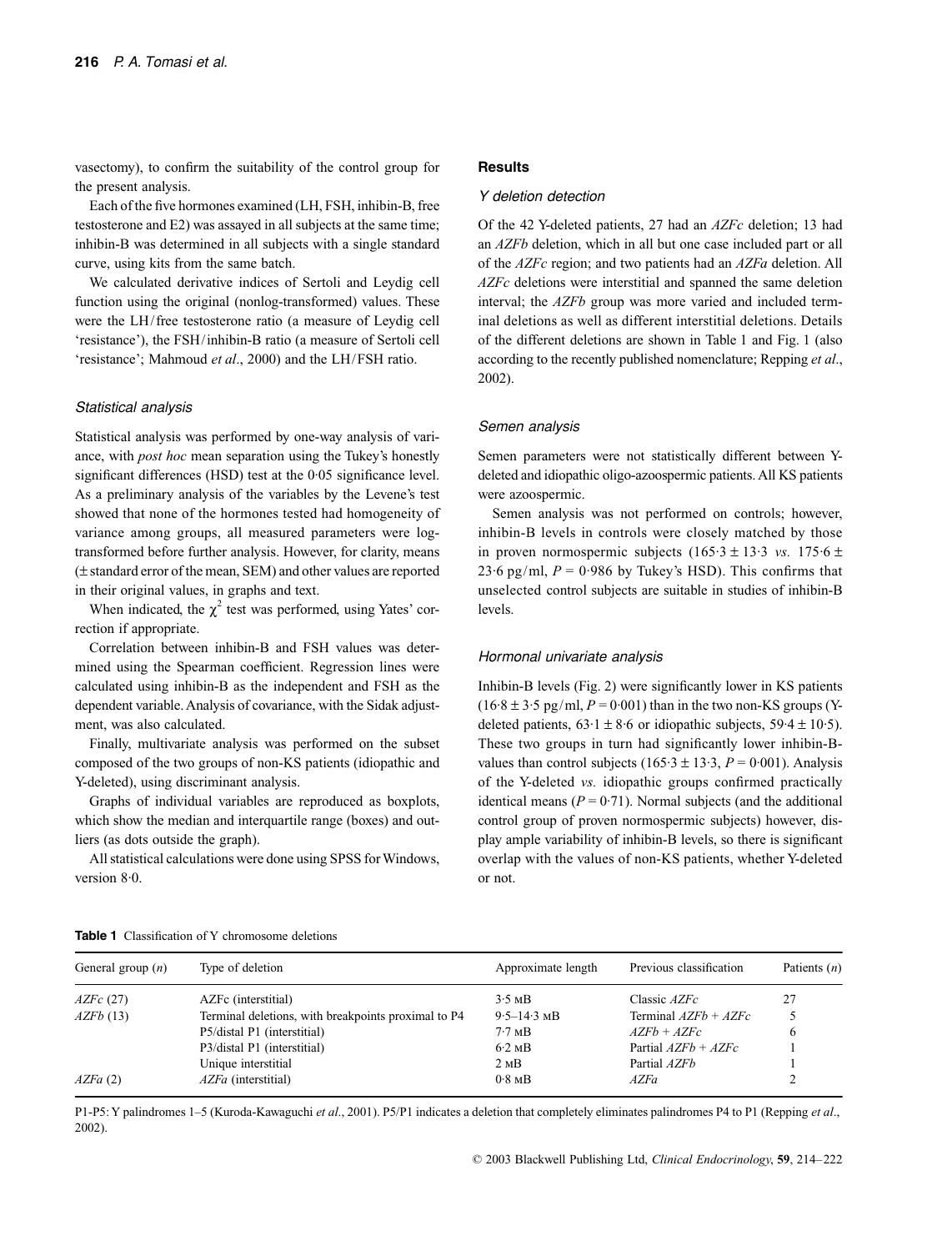

Fig. 1 (Y) chromosome deletion types (see also Repping *et al*., 2002 for a detailed description of *AZFb* deletions). Heterochromatin and pseudoautosomal regions are not to scale.

 $< 0.001$ 

450

400

350

300

250

200

150 100

50

 $\mathbf 0$ 

 $N =$ 

35

 $-50$ 

nhibin-B pg/ml



 $42$ 

The ranges of inhibin-B were: 12·8–348·5 in normal subjects, 0·01–252·6 in Y-deleted, 0·01–416·5 in idiopathic infertile and 0·01–40·2 in KS patients.

FSH levels (Fig. 3) were lowest in the control group  $(3.97 \pm 0.7 \text{ mJU/ml}, P < 0.001)$ , and highest in the KS patients  $(18.12 \pm 1.8, P < 0.001)$ , whereas the two groups of non-KS patients had intermediate values ( $8.6 \pm 0.7$  in Y-deleted patients, and  $7.7 \pm 0.7$  in idiopathic infertile patients) and did not differ significantly ( $P = 0.65$  by Tukey's HSD).

The FSH/inhibin-B ratio was also unable to differentiate between Y-deleted and idiopathic infertile patients. It was much higher in KS patients  $(2.10 \pm 0.6)$  than in the other three groups  $(0.001 \pm 0.0)$  in controls,  $0.35 \pm 0.1$  in Y-deleted patients and  $0.55 \pm 0.1$  in idiopathic infertile patients,  $P \le 0.001$  *vs.* KS subjects in each case). However, these three groups did not differ among themselves  $(P > 0.09$  in all cases).

boxes show homogeneous groups by Tukey's test.

LH values were significantly higher in KS patients  $(12.2 \pm 1.7)$ mIU/ml) than in the three other groups, which were homogeneous among them (control subjects,  $4.59 \pm 0.6$ ; Y-deleted infertile patients,  $5.98 \pm 1.0$ ; idiopathic infertile subjects,  $4.22 \pm 0.6$ ). The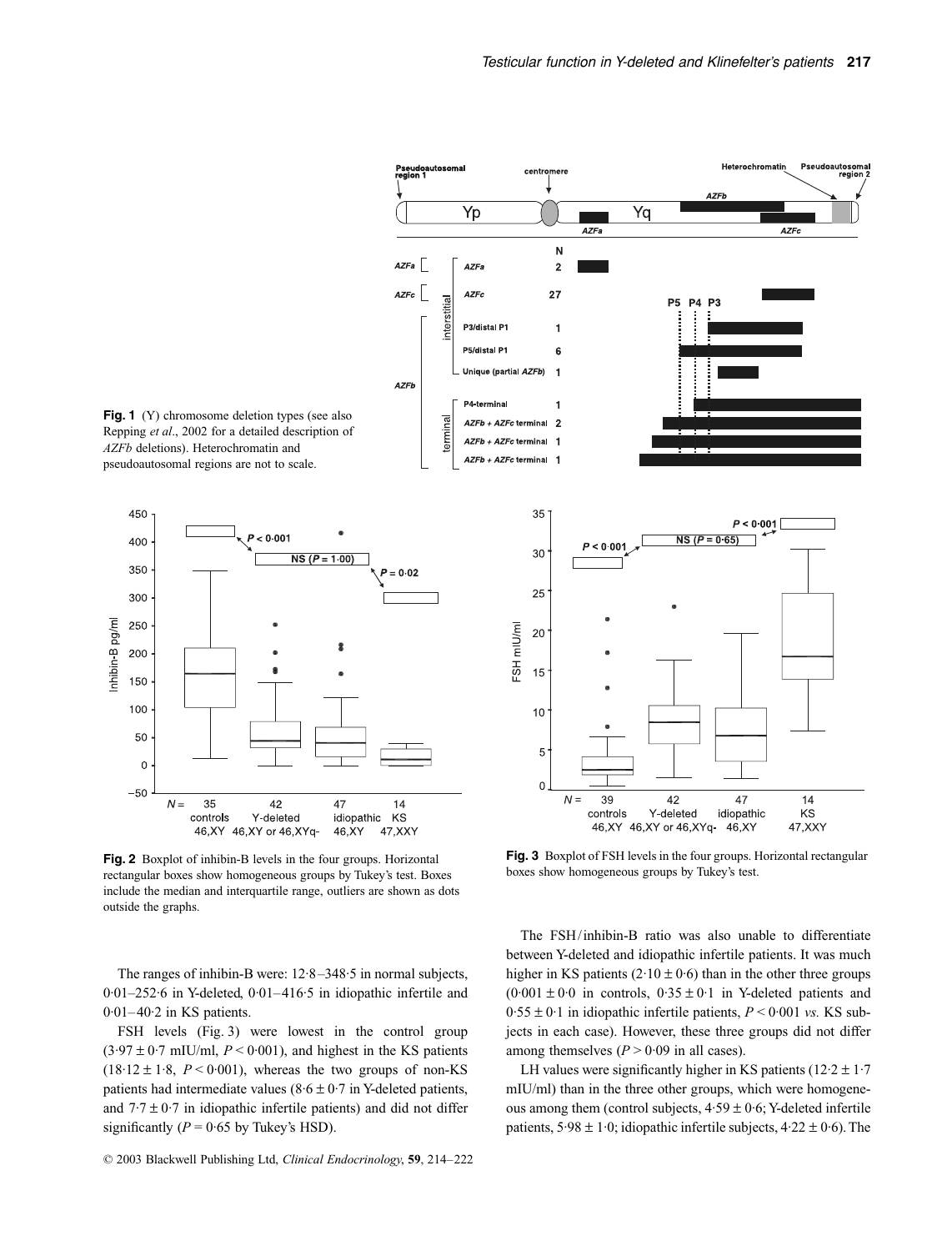|                             | Controls<br>$(n=39)$ | Idiopathic<br>$(n = 47)$ | Y-deleted<br>$(n=42)$ | ΚS<br>$(n=14)$ | P-value |
|-----------------------------|----------------------|--------------------------|-----------------------|----------------|---------|
| Oestradiol $(pg/ml)$        | $80.8 \pm 10.3$      | $86.8 \pm 12.3$          | $84.6 \pm 10.6$       | $103 \pm 24.0$ | 0.95    |
| Free testosterone $(pg/ml)$ | $6.9 \pm 0.7$        | $5.7 \pm 0.4$            | $6.2 \pm 0.7$         | $4.9 \pm 0.5$  | 0.83    |

**Table 3** Hormonal values in *AZFc* and *AZFb* deleted subjects (means  $±$  SEM)

|                           | $AZFc(n=27)$    | $AZFb(n=13)$     | $P$ -value |
|---------------------------|-----------------|------------------|------------|
| Inhibin-B $(pg/ml)$       | $62.7 \pm 10.1$ | $70.6 \pm 18.3$  | 0.76       |
| FSH (mIU/ml)              | $8.4 \pm 0.8$   | $8.8 \pm 1.2$    | 0.94       |
| $LH$ (mIU/ml)             | $6.8 \pm 1.5$   | $4.3 + 1.1$      | 0.26       |
| Oestradiol $(pg/ml)$      | $78.3 \pm 12.8$ | $100.9 \pm 21.9$ | 0.63       |
| Free testosterone (pg/ml) | $6.7 \pm 1.0$   | $5.6 \pm 0.6$    | 0.98       |
| LH/FSH                    | $0.34 \pm 0.05$ | $0.29 \pm 0.06$  | 0.86       |
| FSH/Inhibin-B             | $0.37 + 0.1$    | $0.21 \pm 0.05$  | 0.56       |
| LH/free testosterone      | $1.07 + 0.2$    | $0.78 \pm 0.3$   | 0.67       |

same was true for the LH/free testosterone ratio, which was significantly higher in KS patients  $(2.95 \pm 0.5)$  than in the three groups just listed  $(0.91 \pm 0.1, 1.0 \pm 0.1, 1.0 \pm 0.1)$ respectively).

Control subjects had significantly higher LH/FSH ratios  $(0.93 \pm 0.1, P \le 0.001)$  than all three groups of patients (KS, Ydeleted and idiopathic infertile patients). We observed no significant differences among these three groups (Y-deleted,  $0.34 \pm$ 0.1; idiopathic,  $0.40 \pm 0.1$ ; KS,  $0.13 \pm 0.1$ ;  $P > 0.23$  in all cases).

E2 and free testosterone levels did not differ significantly among the four groups (Table 2). Hormonal levels and derived indexes did not differ significantly between subjects with *AZFb* deletions and those with *AZFc* deletions (*P* always greater than 0·26; Table 3).

## *Hormonal multivariate analysis*

Linear discriminant analysis was performed on the idiopathic and Y-deleted infertile patients using LH, FSH, inhibin-B, E2 and free testosterone as variables. The calculated equation failed to correctly assign patients to either group; the best equation was able to predict only 51·6% of the cases, i.e. not different from a random guess. Also, the same statistical technique was unable to discriminate *AZFc* from *AZFb* deleted patients (percentage correct: 52·4).

In the total set (non-KS patients, KS patients and controls), inhibin-B-values were inversely correlated with FSH, with high significance, as expected  $(R = -0.65, P < 0.01)$ . However, when single subgroups were analysed (Fig. 4), inhibin-B and FSH were correlated in controls  $(R = -0.37, P = 0.028)$  and in non-KS

**Table 2** Oestradiol and free testosterone values in the four groups (means  $\pm$  SEM)



**Fig. 4** Regression of FSH on inhibin-B in the four subgroups based on genetic diagnosis. Spearman correlation coefficients and significance are shown.

patients ( $R = -0.52$ ,  $P = 0.001$  for idiopathic and  $R = -0.44$ ,  $P =$ 0·03 for Y-deleted patients), but not in Klinefelter's subjects  $(R = -0.10, P = 0.74)$ .

## *Analysis on histological classification subgroups*

Inhibin-B levels did not differ between non-SCO and SCO subjects  $(58.6 \pm 8.6 \text{ vs. } 75.5 \pm 19.6 \text{ pg/ml}, P = 0.71$ ; Fig. 5), but were significantly lower in Klinefelter's patients  $(17.5 \pm 3.6, P =$ 0·022). Of the subjects with KS, 5/14 had undetectable inhibin-B, compared to  $5/18$  in SCO patients ( $\chi^2 = 0.01$ ,  $P =$  ns) and  $1/18$ in non-SCO patients ( $\chi^2$  = 3·34, *P* = ns). Ranges of inhibin-B were 6·4–138 in non-SCO and 0·01–252·6 in SCO patients.

FSH levels were significantly different in the three groups (Fig. 6), with lowest values in non-SCO patients  $(6.4 \pm 0.9 \text{ m})$ ml), intermediate in SCO  $(11.0 \pm 1.1, P = 0.001)$  and highest in Klinefelter's patients ( $17.6 \pm 1.8$ ,  $P = 0.032$ ). The FSH/inhibin-B ratio (Fig. 7) was not different between non-SCO and SCO subjects  $(0.26 \pm 0.1 \text{ vs. } 0.65 \pm 1.7, P = 0.65)$ , but was significantly higher in Klinefelter's patients  $(2.10 \pm 0.6, P = 0.01)$ . E2 and free testosterone did not differ significantly among the three groups ( $P = 0.65$  and  $0.76$ , respectively).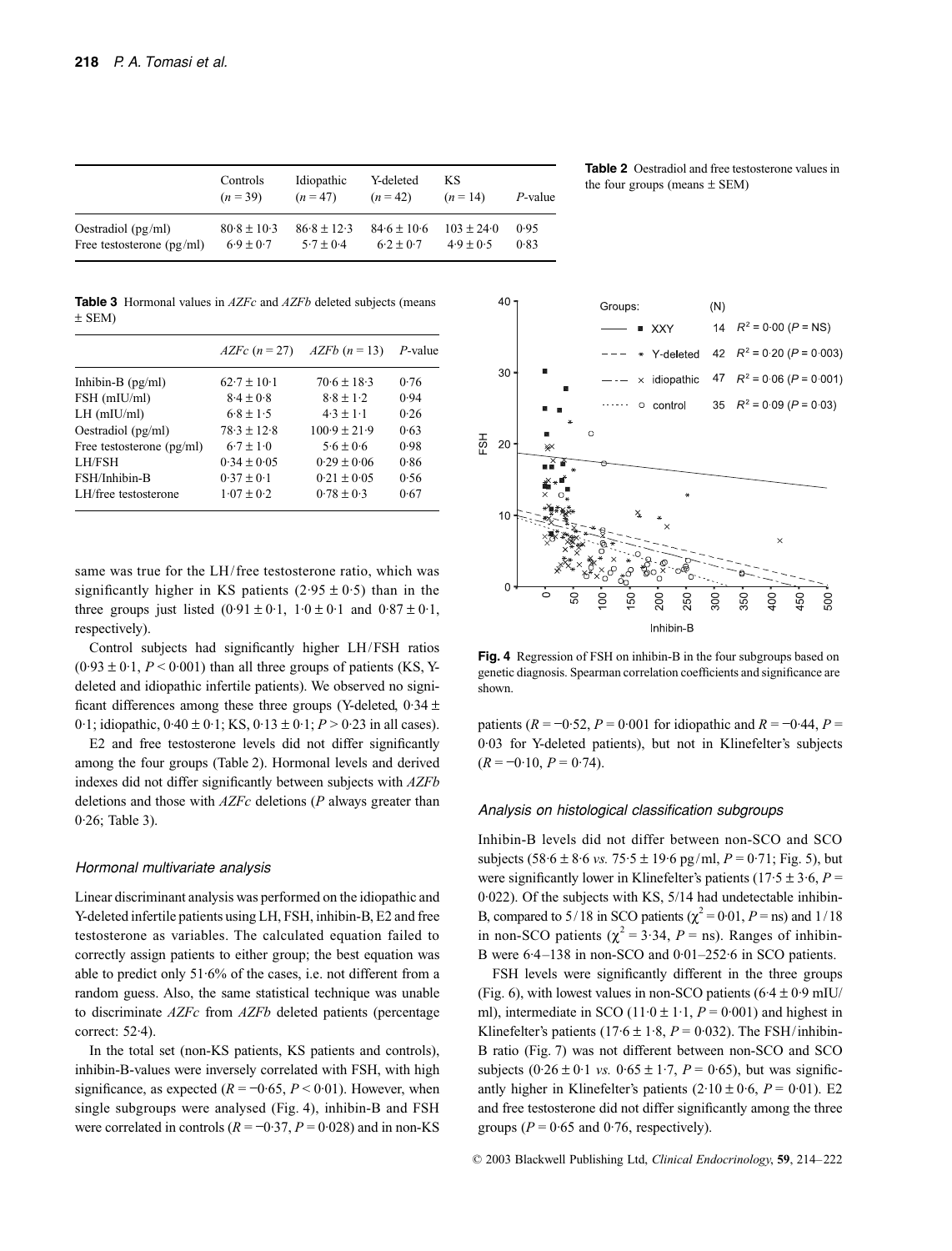

**Fig. 5** Boxplot of inhibin-B levels in subjects with non-SCO and SCO histology, and in Klinefelter's syndrome patients. Horizontal rectangular boxes show homogeneous groups by Tukey's test.



**Fig. 6** Boxplot of FSH levels in subjects with non-SCO and SCO histology, and in Klinefelter's syndrome patients. Horizontal rectangular boxes show homogeneous groups by Tukey's test.

Analysis of covariance (using inhibin-B as covariate and FSH as independent variable) confirmed that lower inhibin-B concentrations alone, although a significant component  $(F =$ 11.828,  $P = 0.001$ ), do not completely explain the higher FSH levels observed in SCO and KS subjects, as there is a residual independent and significant effect of the histological pattern  $(F = 8.53, P < 0.001)$ .



**Fig. 7** Boxplot of the FSH/inhibin-B ratio in subjects with non-SCO and SCO histology, and in Klinefelter's syndrome patients. Horizontal rectangular boxes show homogeneous groups by Tukey's test.

#### **Discussion**

FSH levels clearly identified three different subgroups, with 47,XXY (KS) patients having the highest levels, 46,XY (non-KS) patients having intermediate levels and control subjects having the lowest levels as expected. Among non-KS patients, FSH levels were similar in Y-deleted and Y-intact patients.

Inhibin-B displayed an inverse pattern: KS patients had lower levels than oligo-azoospermic non-KS patients, and these in turn had lower levels than controls. However, although inhibin-B was much higher on average in controls, there was a wide overlap of values with those in oligo-azoospermic non-KS patients, confirming that inhibin-B levels are of limited value in the differential diagnosis of oligo-azoospermia (Mahmoud *et al*., 1998).

In an attempt to differentiate between idiopathic and Yq deletion-associated oligo-azoospermia, we calculated a putative index of Sertoli cell resistance, using the FSH/inhibin-B ratio, which had been suggested as a means to improve the significance of inhibin-B determination (Mahmoud *et al*., 1998); this index failed to identify a difference between the two sets of non-KS patients.

In summary, both FSH and inhibin-B levels, and their ratios, were nearly identical in patients with idiopathic oligo-azoospermia and in those with Y deletions.

LH values and LH/free testosterone ratio were highest in Klinefelter's patients, as expected given the primary Leydig cell failure which is a component of the syndrome. On the contrary, the LH/free testosterone ratio was similar across the three other groups, including controls. The LH/FSH ratio again did not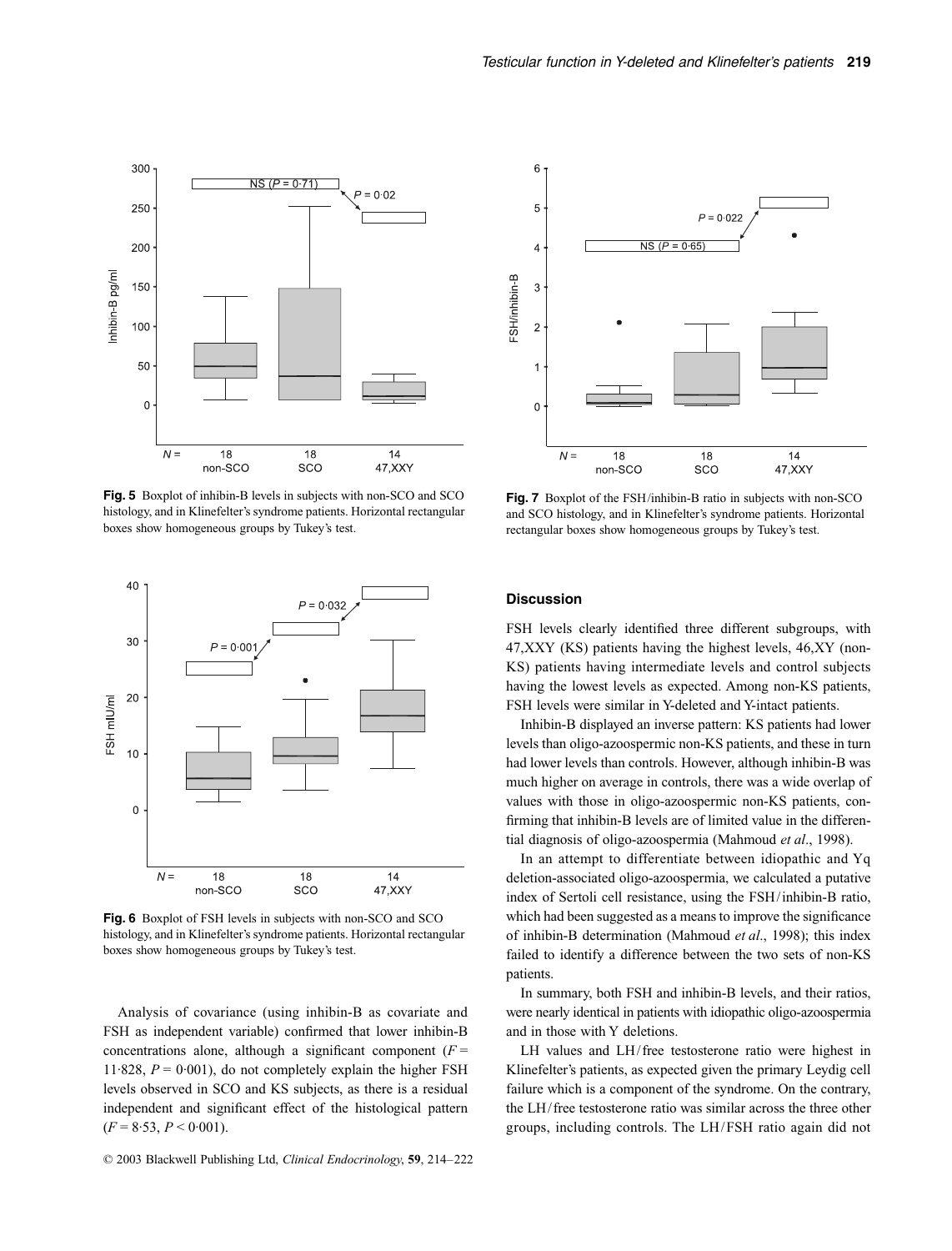discriminate between Y-deleted and idiopathic oligo-azoospermic patients.

Our results are not consistent with published reports (Foresta *et al*., 2001) of different levels of inhibin-B in patients with Y deletions *vs.* idiopathic oligo-azoospermic patients. In addition, these authors reported a correlation of inhibin-B levels with the class of Yq deletion, a finding that we have also been unable to replicate. It has recently been demonstrated that most interstitial *AZFb* deletions are larger that *AZFc* deletions, and include at least part of the *AZFc* region (Repping *et al*., 2002). Our group of patients with *AZFb* deletions included five subjects with terminal deletions and seven with interstitial deletions, all of whom are at least twice the size of the *AZFc* deletions, and only one subject with a unique, smaller deletion. Notwithstanding this, and the fact that many more genes are lacking in *AZFb* deletions, hormonal levels in our patients with the grouped *AZFb* deletions were indistinguishable from those of patients with *AZFc* deletions. Although *AZFb* deletions tend to cause a greater impairment of spermatogenesis than *AZFc* deletions, we hypothesize that the relationship between inhibin-B production by the tubules, and the histology may not be sensitive enough to discriminate between these two groups of patients. In conclusion, patients with Y chromosome deletions have a pituitary–testicular basal endocrine pattern that is indistinguishable from that of idiopathic infertile subjects.

Globally, our data do not support the hypothesis of a lesser impairment of Sertoli cell function in patients with Y chromosome deletions, as compared to patients with idiopathic oligoazoospermia. This hypothesis derived from the observation that the only clinical phenotype seen in patients with Y chromosome deletions is an impairment of the germ cell lineage, with spermatogenetic arrest; somatic cells do not appear affected, in the testis and elsewhere. Thus, it was reasonable to suppose that Sertoli function might be more conserved in patients with Yq deletions than in patients with idiopathic causes of infertility, even after excluding patients with secondary causes that might be expected to affect the testis as a whole (infection, trauma, cryptorchidism and, perhaps, varicocele). Indeed, a previous study reported higher inhibin-B levels in Y-deleted patients, compared to those in patients with idiopathic infertility, with an inverted FSH pattern (Foresta *et al*., 2001).

However, there are reasons to suggest that Y-deleted and idiopathic oligo-azoospermic subjects should have a similar impairment of Sertoli cell function. First, inhibin-B production is considered to be a mirror of the global efficiency of spermatogenesis, and is lower when spermatogenesis is altered, regardless of the cause. This is true even in patients who have no anatomic or genetic defect of the germ cell lineage, for example patients with hypogonadotropic hypogonadism (Anawalt *et al*., 1996).

Furthermore, it has been reported that although inhibin-B is secreted by the Sertoli cell, in the human adult testis its β-B subunit may be synthesized also in germ cells (and to a lesser extent in Leydig cells), whereas the  $\alpha$  subunit is manufactured only in Sertoli cells (Andersson *et al*., 1998). This leads to the possibility that inhibin-B is a joint product of both Sertoli and germ cells (Andersson *et al*., 1998), which would support the results of Anawalt *et al*. (1996), and is consistent with the observation that, at least in the human fetus, inhibin α-subunit mRNA expression is specific for steroidogenic cells, whereas β-B mRNA is expressed in several extragonadal tissues (Tuuri *et al*., 1994).

However, at least in experimental animals isolated Sertoli cells are capable of producing complete inhibin-B (Morris *et al*., 1988; Klaij *et al*., 1992). Also, FSH is able to increase the secretion of inhibin-B in isolated rat Sertoli cells (Pineau *et al*., 1990); on the other hand, in the same study only the expression of  $\alpha$ subunit mRNA (but not of β-B-subunit mRNA) was induced by FSH, and addition of germ cells further enhanced inhibin-B secretion (Pineau *et al*., 1990).

In summary, in our opinion the available evidence suggests that Sertoli cells can produce and secrete complete inhibin-B, but β-B subunit production in Sertoli cells is probably a rate-limiting step; thus a significant germ cell contribution to β-B subunit production and total inhibin-B secretion cannot be excluded.

Even if inhibin-B synthesis and production occurred exclusively in the Sertoli cell, with no β-B subunit contribution from spermatocytes, a reduced inhibin-B secretion may result from an altered germ cell–Sertoli cell interaction.

Finally, although by definition the aetiology of idiopathic oligo-azoospermia is unknown, it is possible, if not likely, that in many cases genetic causes are responsible for the observed phenotype. If genetic causes do underly many cases of 'idiopathic' oligo-azoospermia, this condition would not be very different from deletion-associated oligo-azoospermia.

Our data are in agreement with these considerations, and do not show any difference in the pituitary–testicular axis parameters of Y-deleted and idiopathic oligo-azoospermic patients. After submission of this manuscript, another group has shown no difference in inhibin-B levels between patients with AZFc deletions and idiopathic oligo-azoospermia (Frydelund-Larsen *et al*., 2002).

Interestingly, the inhibin-B–FSH axis appears to behave differently in Klinefelter's patients, compared to non-KS patients, whether classified on an aetiological or on a phenotypic basis. If inhibin-B secretion by Sertoli cells is only related to the amount of residual spermatogenesis (Anawalt *et al*., 1996), then comparable levels might be expected in SCO and KS patients.

On the contrary, our data indicate that KS patients have significantly lower inhibin-B levels, thus suggesting that inhibin-B production is indeed lower in KS patients. We speculate that this may be due to a decreased total Sertoli cell mass in KS testes. Although formal comparative morphometric studies have not been reported, it is well recognized that many tubules in KS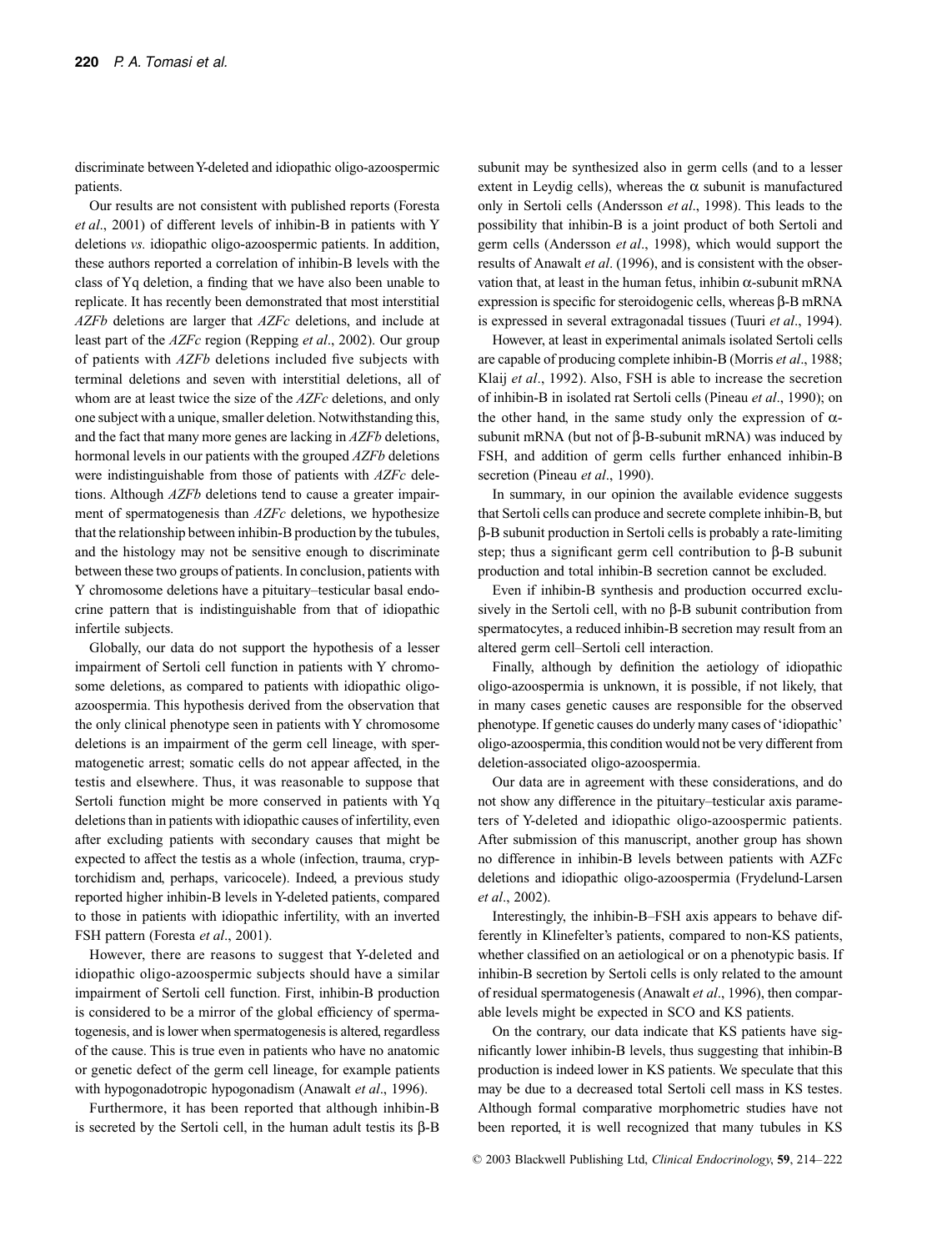patients are fibrous and devoid of any cells, either germinal or Sertoli.

However, the decreased inhibin-B production in KS patients is not sufficient to explain the higher FSH levels observed in these patients, compared to patients with SCO histology. In fact, FSH levels in KS patients are higher at any given inhibin-B level, and this is reflected in the significantly higher FSH/inhibin-B ratios displayed by KS patients. The same observation holds true also if KS patients are compared to Y-deleted or nondeleted patients.

Thus, the higher levels of FSH in KS patients cannot be explained on the basis of inhibin-B feedback alone, and other regulators should be involved. Although it is possible that KS patients may have a more severe spermatogenetic damage than patients with SCO, we do not consider it likely: literature data suggest that the chances of finding sperm at TESE, if at all different, are probably lower and not higher in patients with SCO (Meng *et al*., 2000; Seo & Ko, 2001) than with KS (Friedler *et al*., 2001; Madgar *et al*., 2002).

Free testosterone levels were not significantly different in our Klinefelter's patients. This finding did not surprise us, as there is clearly a selection bias in our Klinefelter's patients, who were under evaluation for infertility and had not been diagnosed before. This subset of patients may be different from the classic 'textbook' description of KS (Yoshida *et al*., 1997). Although testosterone is not a principal regulator of FSH or inhibin-B in males (Anderson & Sharpe, 2000; Hayes *et al*., 2001a, 2001b), the normal levels of free testosterone are important to exclude this as a potential factor in causing lower levels of inhibin-B and/or higher FSH in Klinefelter's patients compared to subjects with SCO histology.

E2 does seem to play a role in FSH feedback in males (Hayes *et al*., 2001a), but again levels in our Klinefelter's patients were not significantly different.

We speculate that in males FSH secretion could be regulated by inhibin-B only down to a certain level of inhibin-B concentration, after which FSH levels become independent of inhibin-B and other regulators, possibly paracrine, may play a principal role.

Finally, our data confirm the limited clinical utility of the inhibin-B assay, given the substantial overlap of values in normal and pathologic subjects. The FSH/inhibin-B ratio was also not significantly different between controls and oligo-azoospermic patients, whether Y-deleted or idiopathic; thus inhibin-B and the ratio do not appear to be useful diagnostic tools in Y-deleted patients, as in oligo-azoospermic patients in general (Meachem *et al*., 2001).

## *Note added in proof*

After submission of our manuscript, Frydelund-Larsen *et al*. (2002) have reported similar findings in patients with deletions of AZFc.

© 2003 Blackwell Publishing Ltd, *Clinical Endocrinology*, **59**, 214–222

#### **Acknowledgements**

We sincerely thank Julian Lange for characterizing *AZFb* deletions, and Helen Skaletsky, Jeremy Wang and Steve Rozen for useful comments. This work was made possible by a grant from the Fondazione Banco di Sardegna, Sassari, Italy, to one of us (PAT), and supported by the National Institutes of Health, USA.

#### **References**

- Anawalt, B.D., Bebb, R.A., Matsumoto, A.M., Groome, N.P., Illingworth, P.J., McNeilly, A.S. & Bremner, W.J. (1996) Serum inhibin-B levels reflect Sertoli cell function in normal men and men with testicular dysfunction. *Journal of Clinical Endocrinology and Metabolism*, **81**, 3341– 3345.
- Anderson, R.A. & Sharpe, R.M. (2000) Regulation of inhibin production in the human male and its clinical applications. *International Journal of Andrology*, **23**, 136–144.
- Andersson, A.M., Muller, J. & Skakkebaek, N.E. (1998) Different roles of prepubertal and postpubertal germ cells and Sertoli cells in the regulation of serum inhibin-B levels. *Journal of Clinical Endocrinology and Metabolism*, **83**, 4451–4458.
- Chang, P.L., Sauer, M.V. & Brown, S. (1999) Y chromosome microdeletion in a father and his four infertile sons. *Human Reproduction*, **14**, 2689–2694.
- Fagerli, J., Schneck, F.X., Lee, P.A., Bellinger, M.F. & Witchel, S.F. (1999) Absence of microdeletions in the Y chromosome in patients with a history of cryptorchidism and azoospermia or oligospermia. *Fertility Sterility*, **71**, 697–700.
- Foresta, C., Bettella, A., Moro, E., Roverato, A., Merico, M. & Ferlin, A. (2001) Sertoli cell function in infertile patients with and without microdeletions of the azoospermia factors on the Y chromosome long arm. *Journal of Clinical Endocrinology and Metabolism*, **86**, 2414– 2419.
- Friedler, S., Raziel, A., Strassburger, D., Schachter, M., Bern, O. & Ron-El, R. (2001) Outcome of ICSI using fresh and cryopreservedthawed testicular spermatozoa in patients with nonmosaic Klinefelter's syndrome. *Human Reproduction*, **16**, 2616–2620.
- Frydelund-Larsen, L., Krausz, C., Leffers, H., Andersson, A.M., Carlsen, E., Bangsboell, S., McElreavey, K., Skakkebaek, N.E. & Rajpert-De Meyts, E. (2002) Inhibin-B: a marker for the functional state of the seminiferous epithelium in patients with azoospermia factor C microdeletions. *Journal of Clinical Endocrinology and Metabolism*, **87**, 5618–5624.
- Hayes, F.J., DeCruz, S., Seminara, S.B., Boepple, P.A. & Crowley, W.F. Jr (2001a) Differential regulation of gonadotropin secretion by testosterone in the human male: absence of a negative feedback effect of testosterone on follicle-stimulating hormone secretion. *Journal of Clinical Endocrinology and Metabolism*, **86**, 53–58.
- Hayes, F.J., Pitteloud, N., DeCruz, S., Crowley, W.F. Jr & Boepple, P.A. (2001b) Importance of inhibin-B in the regulation of FSH secretion in the human male. *Journal of Clinical Endocrinology and Metabolism*, **86**, 5541–5546.
- Klaij, I.A., Timmerman, M.A., Blok, L.J., Grootegoed, J.A. & de Jong, F.H. (1992) Regulation of inhibin-β-B-subunit mRNA expression in rat Sertoli cells: consequences for the production of bioactive and immunoreactive inhibin. *Molecular Cell Endocrinology*, **85**, 237–246.
- Krausz, C. & McElreavey, K. (2001) Y chromosome microdeletions in 'fertile' males. *Human Reproduction*, **16**, 1306–1307.